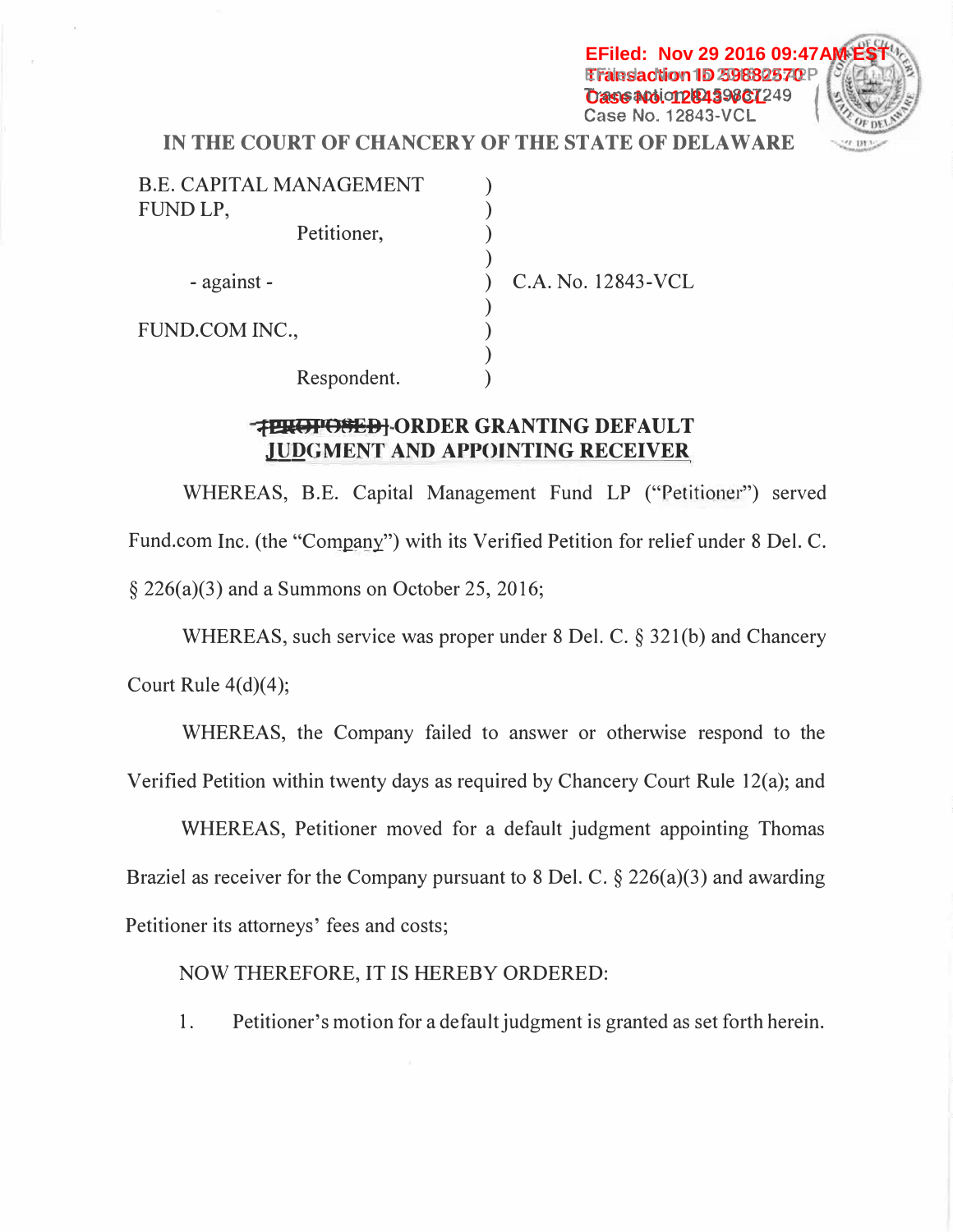2. Appointment of Receiver. Thomas Braziel is hereby appointed receiver for the Company (the "Receiver").

3. Acceptance of Appointment. The Receiver shall file a written acceptance of his appointment and shall serve at the pleasure of the Court.

4. Powers of Receiver. The Receiver shall have all powers generally available to a receiver appointed pursuant to 8 Del. C. § 291, unless any such power would be inconsistent with a specific provision hereof, in which case the terms hereof shall govern. Upon acceptance of his appointment, the Receiver shall have full authority and control over all property of the Company, including authority to sell or dispose of Company property, and shall have full and unrestricted access to the Company's books and records. In addition, the Receiver may: (a) assert sole control over bank or other accounts of the Company and/or establish signature authority over such accounts as the Receiver deems appropriate; (b) commence or continue any action, suit, or proceeding on behalf of or in the name in the name of the Company; (c) revoke any instructions previously given by the Company to any third parties, including the Company's attorneys or agents, whether described as irrevocable or otherwise; (d) waive the attorney-client privilege or any other protection from disclosure on behalf of the Company; ( e) sign and file a petition for relief under the Bankruptcy Code on behalf of the Company; or (f) petition the Court for instructions at any time or from time to time.

2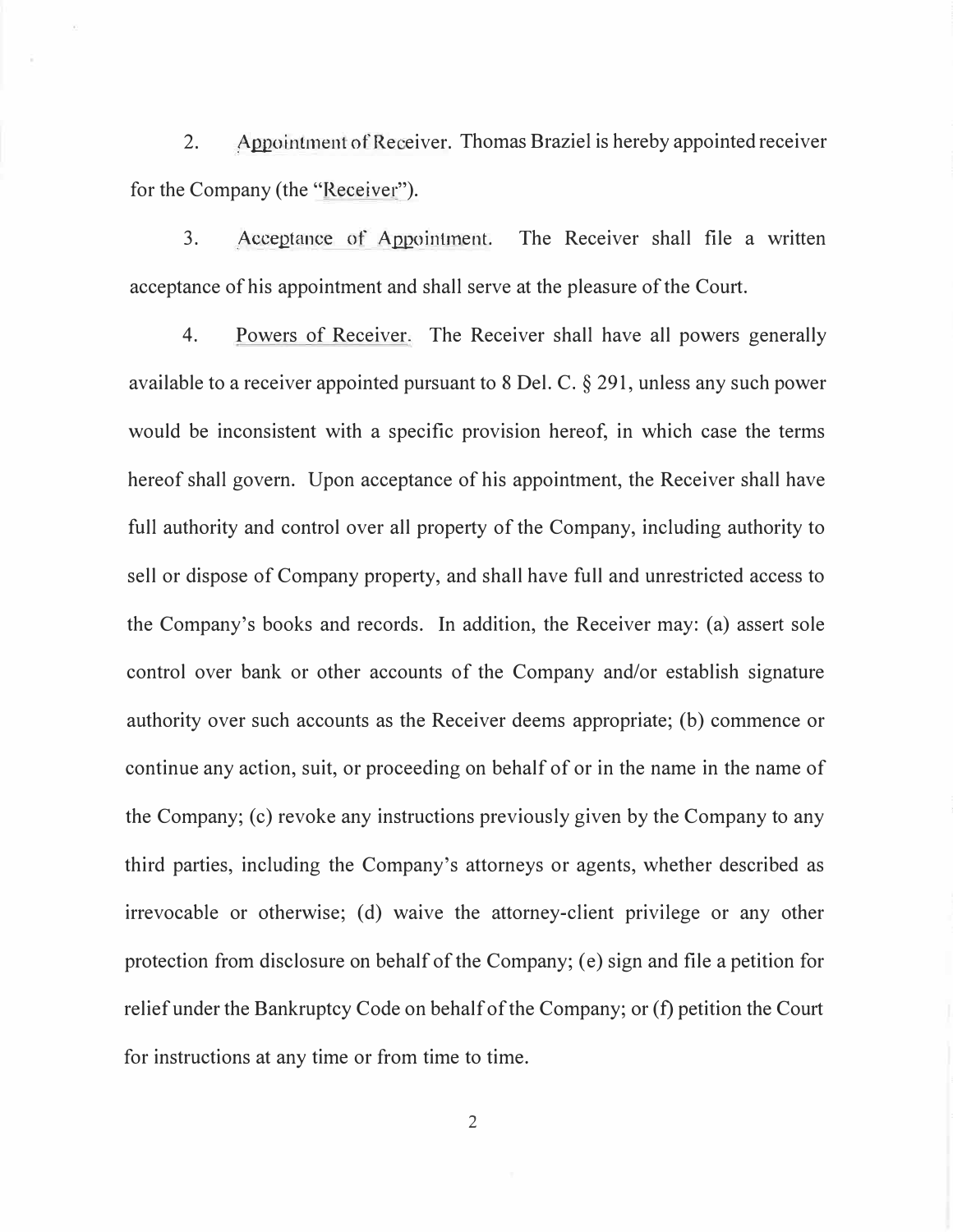5. Receiver Compensation. The Company shall pay compensation to the Receiver of the at the rate of \$300/hour as well as out of pocket expenses incurred by him as Receiver.

6. Authority to Retain Professionals. The Receiver is authorized to retain professionals, including attorneys, financial advisors, accountants, and brokers as the Receiver deems appropriate in carrying out his duties. Without limitation, the Receiver is specifically authorized to employ Storch Amini & Munves PC and Klein LLC as counsel.

7. Payment of Compensation to Receiver and Professionals. All professionals retained by the Receiver shall submit invoices to the Receiver. The Receiver shall petition the Court on a monthly basis, or at such other interval as the Court may direct, for approval of the fees and expenses incurred by the Receiver and his professionals. All fees and expenses approved by the Court shall be paid promptly by the Company. Payment of the fees and expenses of the Receiver and his professionals shall have priority over all other obligations, payments, or distributions of the Company.

8. Cooperation. The appointment of the Receiver hereunder is binding upon the directors, officers, employees, attorneys, agents, and shareholders of the Company, who shall cooperate with the Receiver in the performance of his duties. Neither the Company, nor any person acting or purporting to act on behalf of the

3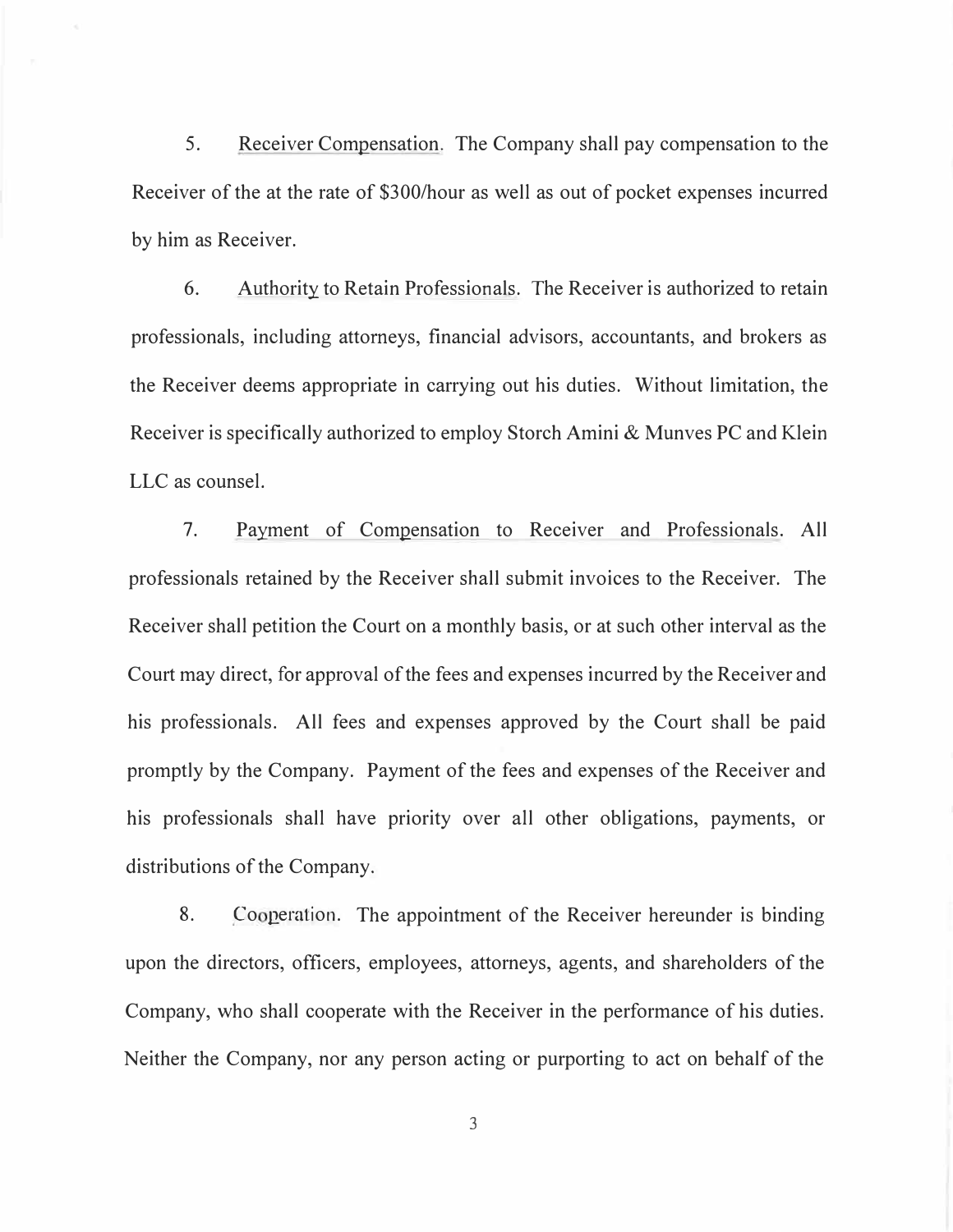Company, nor any director, officer, employee, creditor, shareholder, or agent of the Company shall institute any proceeding in any other forum challenging any action, recommendation, or decision by the Receiver. For the avoidance of doubt, the for*e*g*oin*g *p*r*o*v*i*s*ion*s sh*a*ll *app*ly *to* D*a*v*i*d B*e*rk*e*.

9. Turnover. The Court may order an attorney, accountant, stock transfer agent, or other person that holds recorded information, including books, documents, records, and papers, relating to the Company's property, financial affairs, or common or preferred stock to turn over or disclose such recorded information to the R*ecei*v*e*r.

10. M*o*d*i*fi*cation o*f Chan*c*e1y C*o*urt Rul*e*s. I*n acco*rd*ance* w*it*h Rul*e* 148, *t*h*e* r*e*qu*i*r*e*m*ent*s *o*f Rul*e*s 149-68 *a*r*e* h*e*r*e*by m*o*d*i*fi*e*d *a*s foll*o*ws:

(*a*) Rul*e* 149: Th*e* R*ecei*v*e*r *i*s *not* r*e*qu*i*r*e*d *to po*s*t a* b*on*d.

(b) Rul*e* 150: Th*e* R*ecei*v*e*r *i*s *not* r*e*qu*i*r*e*d *to* r*e*s*i*d*e in* D*e*l*a*w*a*r*e*.

( *c*) Rul*e* 151 : Th*e in*v*ento*ry, l*i*s*t o*f *c*r*e*d*ito*rs, *an*d s*tate*m*ent*s sh*a*ll b*e*  filed no later than sixty days after entry hereof. The Receiver is not required to file *bench*cial *benchcia*<br>a list of the Company's stockholders. The Receiver shall lile a a list of the Company's stockholders. The Receiver Share was a<br>list of the Company's slockholders of record.

anyone acting on his behalf, shall have no liability to the Company, its creditors, its shareholders, or any other person for actions taken in good faith pursuant to the terms hereof. The Receiver shall be entitled to all protection, limitation from liability, and

4